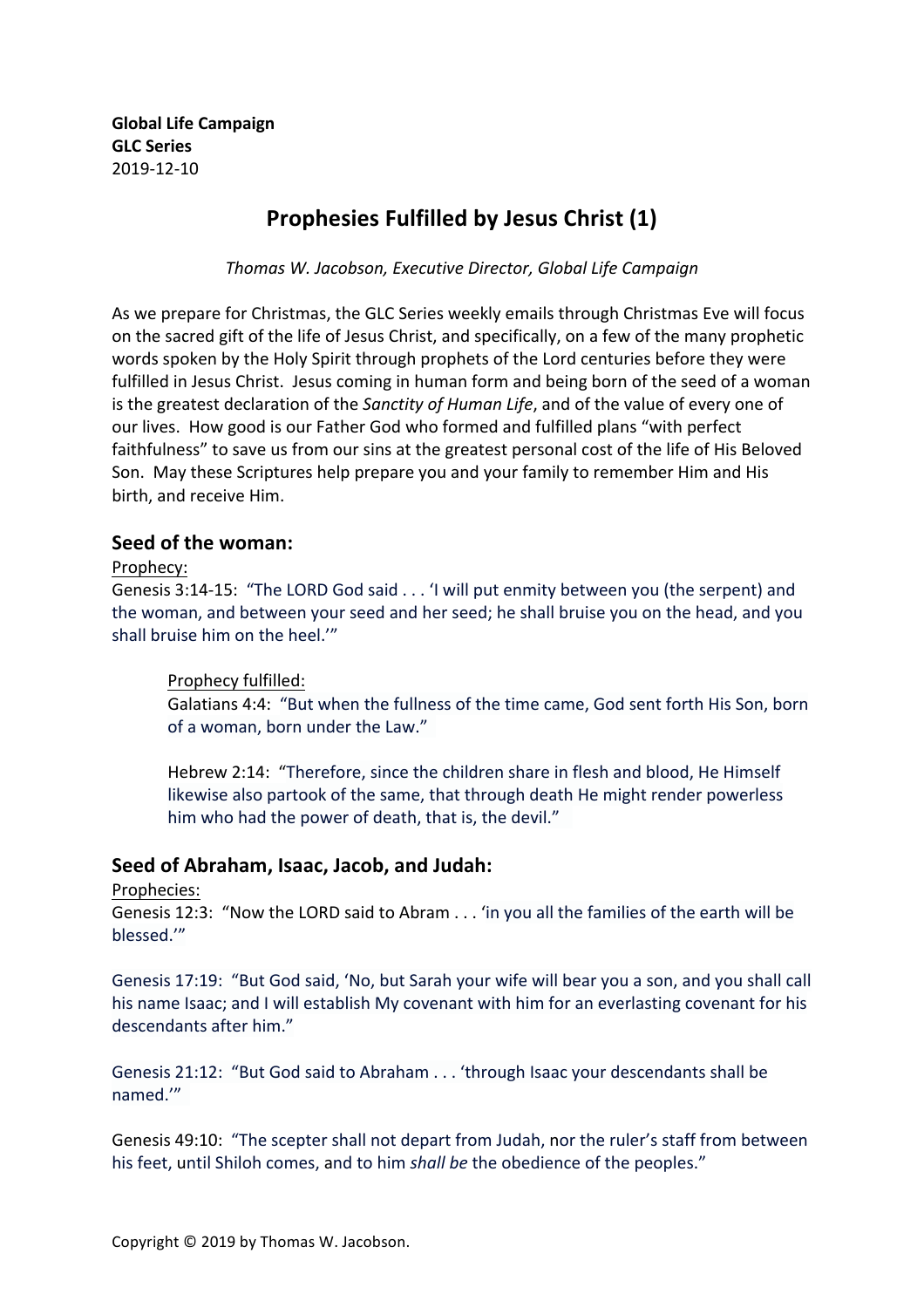Prophesies fulfilled:

Matthew 1:1-2: "The record of the genealogy of Jesus the Messiah, the son of David, the son of Abraham: Abraham was the father of Isaac, Isaac the father of Jacob, and Jacob the father of Judah and his brothers."

Luke 1:33: "He will reign over the house of Jacob forever; and His kingdom will have no end." 

Galatians 3:8, 16: "The Scripture, foreseeing that God would justify the Gentiles by faith, preached the gospel beforehand to Abraham, *saying*, 'ALL THE NATIONS WILL BE BLESSED IN YOU.'... Now the promises were spoken to Abraham and to his seed. He does not say, 'And to seeds,' as *referring* to many, but *rather* to one, 'And to your seed,' that is, Christ."

Romans 9:7: "nor are they all children because they are Abraham's descendants, but: 'THROUGH ISAAC YOUR DESCENDANTS WILL BE NAMED.'" [See also, Hebrews 11:18.]

Revelation 5:5: "behold, the Lion that is from the tribe of Judah, the Root of David, has overcome so as to open the book and its seven seals."

## **Seed of David:**

#### Prophecies:

Psalm 89:3-4, 19, 27-29, 35-37: "I have made a covenant with My chosen; I have sworn to David My servant, I will establish your seed forever and build up your throne to all generations. . . . Once You spoke in vision to Your godly ones, and said, 'I have given help to one who is mighty; I have exalted one chosen from the people.' . . . I also shall make him My firstborn, the highest of the kings of the earth. My lovingkindness I will keep for him forever, and My covenant shall be confirmed to him. So I will establish his descendants forever and his throne as the days of heaven. . . . Once I have sworn by My holiness; I will not lie to David. His descendants shall endure forever and his throne as the sun before Me. It shall be established forever like the moon, and the witness in the sky is faithful." [See also, Psalm 132:11-18; 2 Samuel 7:12-13, 16, 25-26, 29.]

#### Prophesies fulfilled:

Matthew 1:1-2, 6: "The record of the genealogy of Jesus the Messiah, the son of David, the son of Abraham: Abraham was the father of Isaac . . . Jesse was the father of David the king."

Luke 1:32: "He will be great, and will be called the Son of the Most High; and the Lord God will give Him the throne of His father David."

Acts 13:22-23: "He raised up David to be their king, concerning whom He also testified and said, 'I HAVE FOUND DAVID the son of Jesse, A MAN AFTER MY HEART, who will do all My will.' From the offspring of this man, according to promise, God has brought to Israel a Savior, Jesus." [See also, Acts 2:29-31; Romans 1:3; 2 Timothy 2:8.]